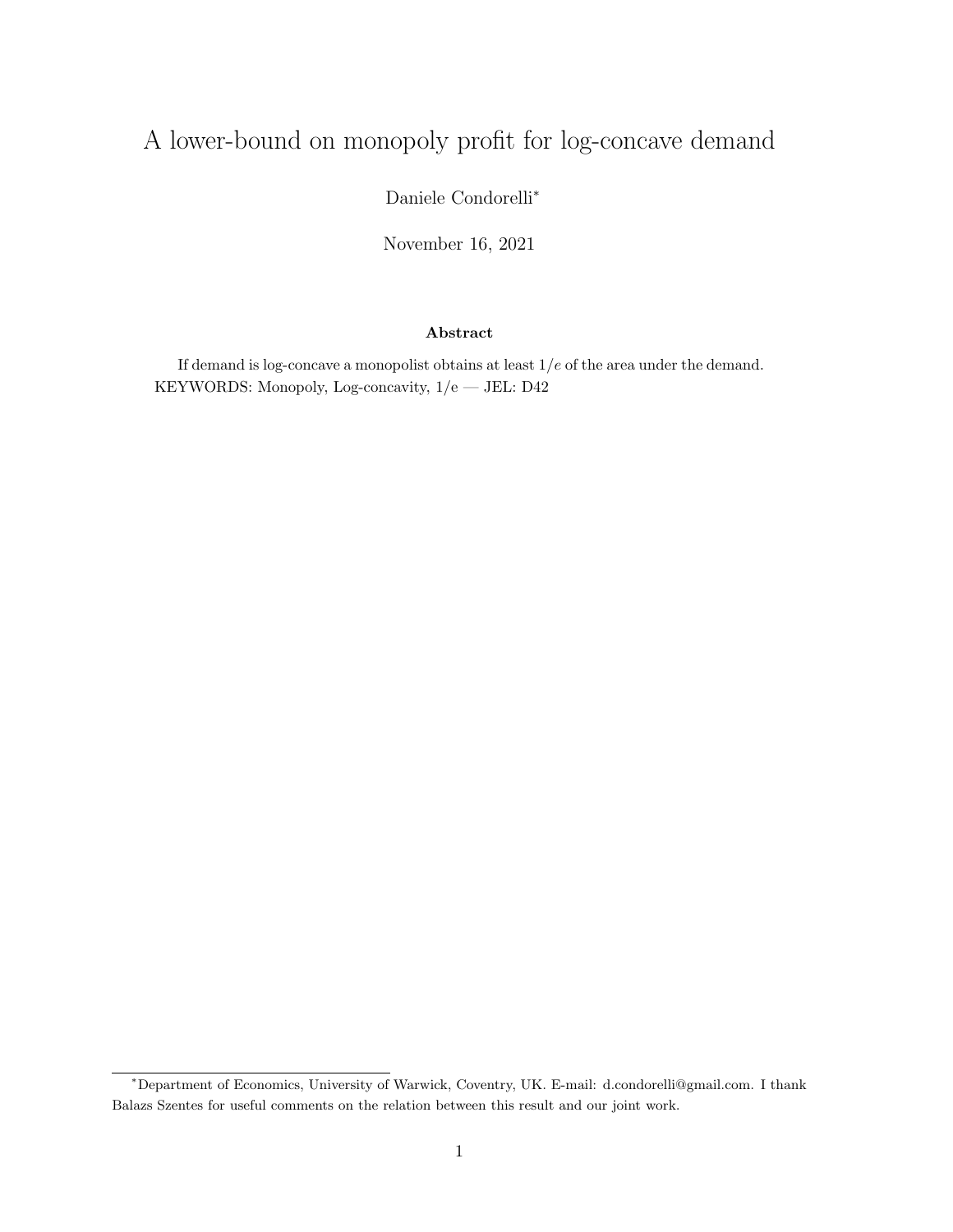There's a scattered literature, with contributions from both economists and computer scientists, that seeks to identify bounds to endogenous outcomes for relevant market models, assuming the analyst has only partial knowledge of the exogenous characteristics of those markets. For the case of a non-discriminating monopolist, and focusing on bounded demand functions, Neeman (2003), Brooks (2013) and Kremer and Snyder (2018) obtain a lower-bound on profit, while Condorelli and Szentes (2020) identify an upper bound to consumer surplus.<sup>1</sup>

In this note, it is shown that if the demand function is log-concave, then a zero marginalcost monopolist who sets a uniform price will attain at least a fraction  $1/e$  of the available gains from trade (i.e., the area under the demand curve). The class of log-concave distributions deserves attention because of its prominence in applied work. In the mechanism design literature, log-concave CDFs exhibit the useful increasing hazard rate property and guarantee that the monopolist's objective is well behaved. We refer to the classic Bagnoli and Bergstrom (2005) for more on log-concave functions.

We normalize the mass of consumers to one. Then, a *demand* function  $D : \mathbb{R}^+ \to [0,1]$ is a non-increasing and left-continuous function mapping non-negative real numbers into the unit interval. Demand D is said to be *log-concave* if the function  $\ln(D)$  is concave. Let

$$
S(D) = \int_0^\infty D(x)dx
$$

and

$$
\Pi(D) = \sup_{p \in \mathbb{R}^+} D(p)p
$$

denote, respectively, the area under the demand curve (i.e., the first-best surplus available when all buyers buy) and the profit of the monopolist. Our result can now be stated.

**Proposition 1** If demand D is log-concave, then 
$$
\frac{\Pi(D)}{S(D)} \geq \frac{1}{e}
$$
.

The proof follows straightforwardly from the definition of Π and Lemma 5.4 in Lovsz and Vempala (2007).

Proof. Lemma 5.4 in Lovsz and Vempala (2007) states that for any log-concave distribution of a real-valued random-variable  $X$ , then

$$
\Pr\{X \ge \mathbb{E}[X]\} \ge \frac{1}{e}.
$$

Noting that if D is log-concave, then  $1 - \lim_{x^0 \to x^-} D(x^0)$  is a log-concave CDF and using the fact that  $\mathbb{E}[X] = \int_{-\infty}^{\infty}$ 0  $1 - F(x)dx$  when r.v. X is non-negative valued and has CDF equal to F, we

<sup>&</sup>lt;sup>1</sup>Condorelli and Szentes (2021) generalize the bounds above to Cournot competition, additionally characterizing all triples of producer surplus, consumer surplus and dead-weight loss that could arise. Other bounds in environments with Cournot monopoly and competition are obtained, for various different measures, in Anderson and Renault (2003), Johari and Tsitsiklis (2005), Tsitsiklis and Xu (2014) and Tsitsiklis and Xu (2013). As an example where the unknown is not the demand function, a full payoff characterization is offered by Bergemann et al. (2015) for a price-discriminating monopolist for a given demand function, assuming the analyst has no knowledge of the information available to said monopolist.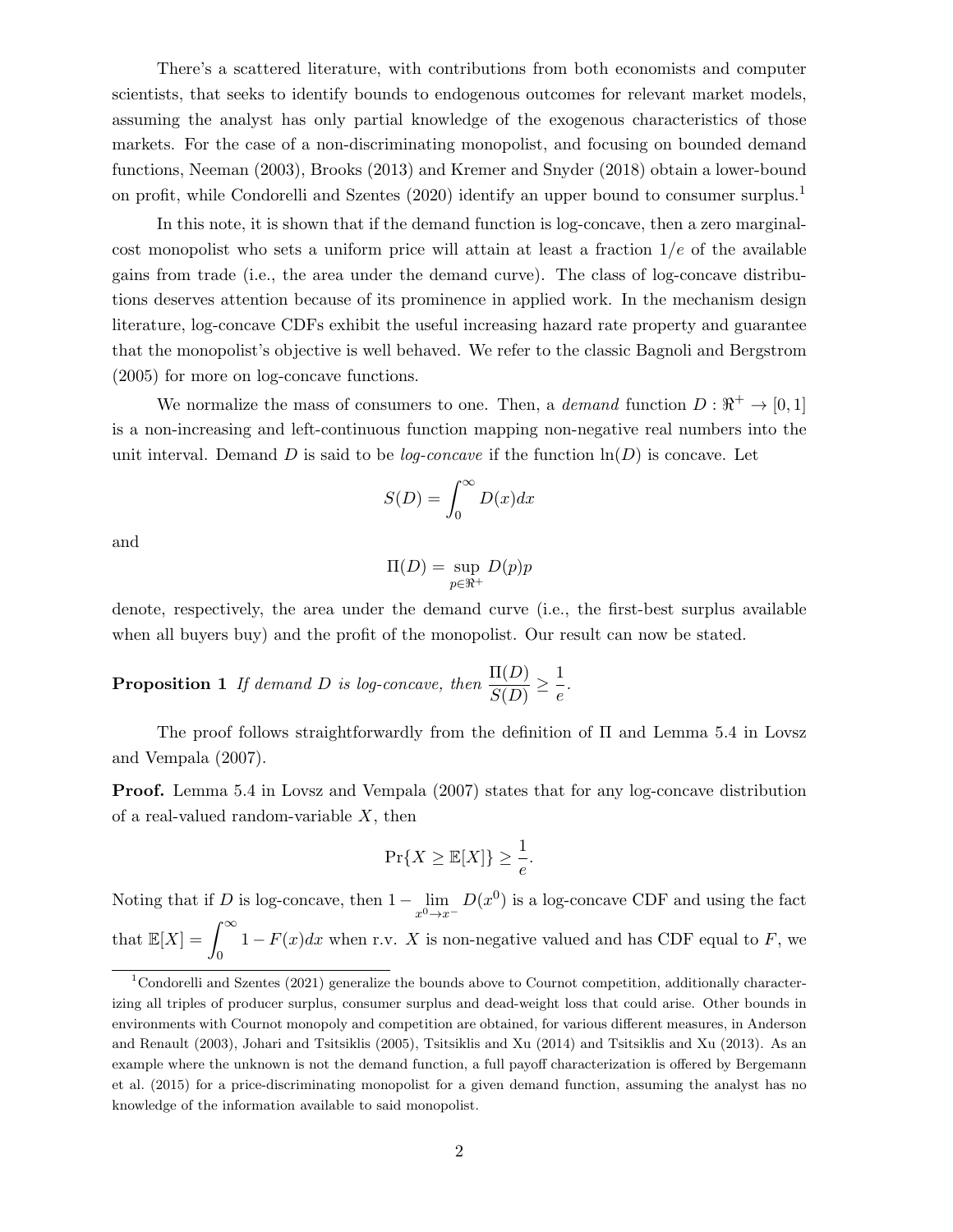conclude that

$$
D(S(X)) \ge \frac{1}{e}.\tag{1}
$$

The definition of  $\Pi$  implies that for all  $x \in \Re^+$ 

$$
\frac{\Pi(D)}{x} \ge D(x).^{2}
$$

When evaluated at  $x = S(D)$ , the above inequality gives

$$
\frac{\Pi(D)}{S(D)} \ge D(S(D)).\tag{2}
$$

Combining (1) and (2) concludes the proof.  $\blacksquare$ 

As discussed, an alternative lower-bound on monopoly profit is obtained in the papers mentioned in the first paragraph (for an explicit formula see for instance Condorelli and Szentes  $(2021)$ ). Letting u be the maximum consumer valuation, it is shown that

$$
\Pi(D) \ge \frac{S(D)}{-W_{-1}(\frac{-S(D)}{u \times e})} \equiv \pi_S(D)
$$

where  $W_{-1}$  is the lower branch of the Lambert W function.<sup>3</sup> The bound presented in this note is not vacuous. First, since  $\pi_S(D) \to 0$  if  $u \to \infty$ , then, without knowledge of the maximal valuation,  $\pi_S(D)$  provides no information.<sup>4</sup> Second, even if one is ready to make assumptions on u, the bound obtained in this note will still be above  $\pi_S(D)$  for demand functions such that  $S(D)$  is sufficiently small. For instance, assuming  $u = 1$ ,  $\frac{S(D)}{D}$  $\frac{E}{e}$  is strictly below  $\pi_S(D)$  for  $0 < S(D) < e^{2-e} \sim 0.487.$ 

<sup>&</sup>lt;sup>2</sup>Interestingly, this observation implies an improvement on the Markov inequality, since for a non-negative r.v. X with CDF F it implies  $Pr\{X \ge x\} \le \Pi(D^*(F))/x \le \mathbb{E}[X]/x$ , with  $D^*(F)(x) = 1 - \lim_{x^0 \to x^-} F(x^0)$ .

<sup>&</sup>lt;sup>3</sup>While it cannot be expressed in terms of elementary functions it is defined by  $W_{-1}(xe^x) = x$  for  $x \le -1$ .

<sup>&</sup>lt;sup>4</sup>In Condorelli and Szentes (2021) the bound is tight and is achieved by a truncated Pareto distribution, which of course is not log-concave.